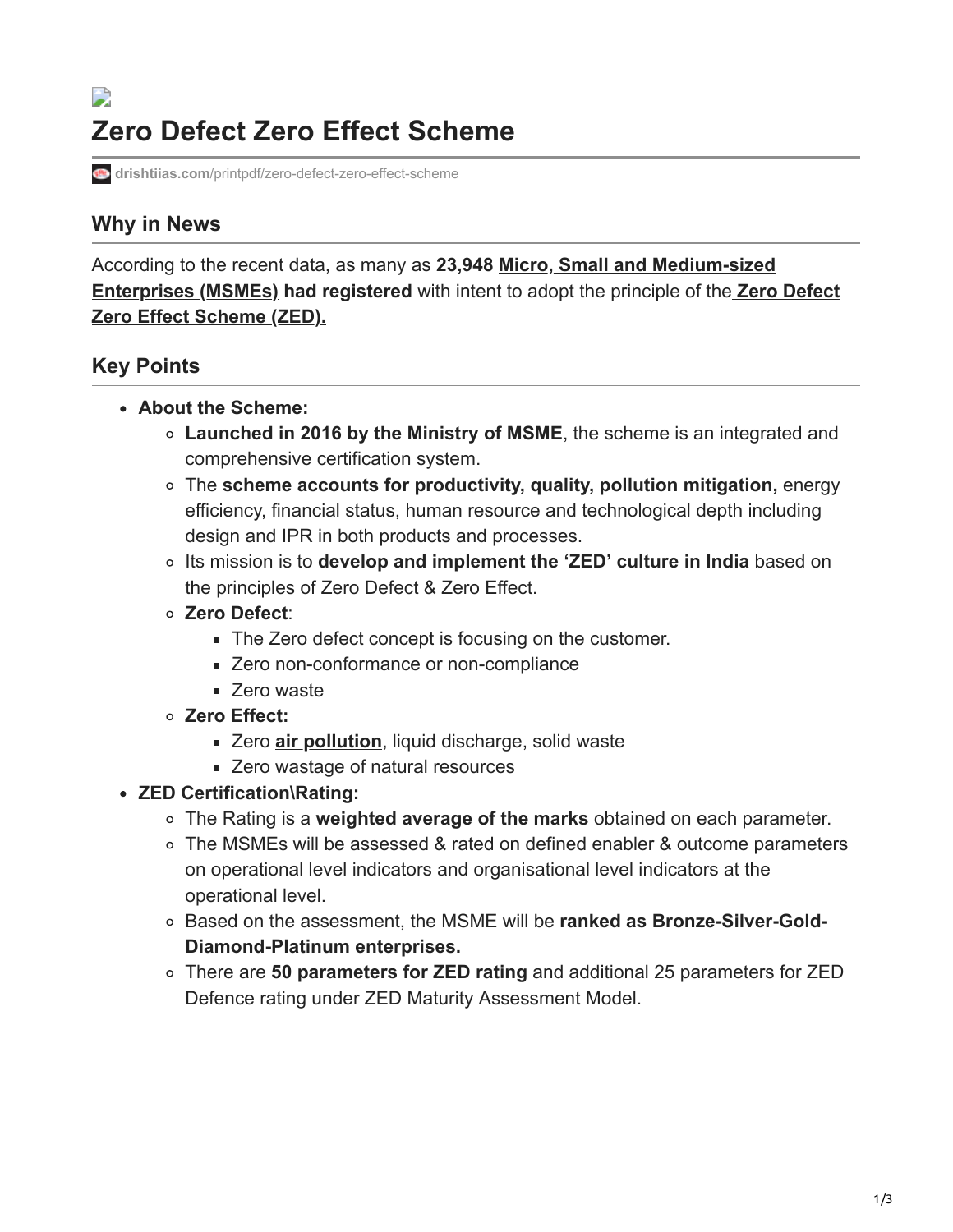- **Objective of the Scheme:**
	- **To develop an Ecosystem** for Zero Defect Manufacturing in MSMEs.
	- **To promote adaptation of quality tools/systems** and energy efficient manufacturing. Enable MSMEs for manufacturing of quality products.
	- **To encourage MSMEs to constantly upgrade** their quality standards in products and processes.
	- **To develop professionals** in the area of ZED manufacturing and certification.
	- To support the **['Make in India' campaign](https://www.drishtiias.com/daily-updates/daily-news-editorials/assessment-of-make-in-india)**
- **Implementation Agency of the Scheme:**

**Quality Council of India (QCI)** has been appointed as the National Monitoring & Implementing Unit (NMIU) for implementation of ZED.

The **Quality Council of India (QCI)** is a non-profit organization registered under the **Societies Registration Act of 1860.**

## **MSMEs & Indian Economy**

- They are the **growth accelerators of the Indian economy,** contributing about 30% of the country's **[Gross Domestic Product \(GDP\).](https://www.drishtiias.com/daily-updates/daily-news-analysis/gdp-growth)**
- **In terms of exports**, they are an **integral part of the supply chain** and contribute about 48% of the overall exports.
- MSMEs also **play an important role in employment generation,** as they employ about 110 million people across the country.
- Interestingly, **MSMEs are intertwined with the rural economy** as well, as more than half of the MSMEs operate in rural India.